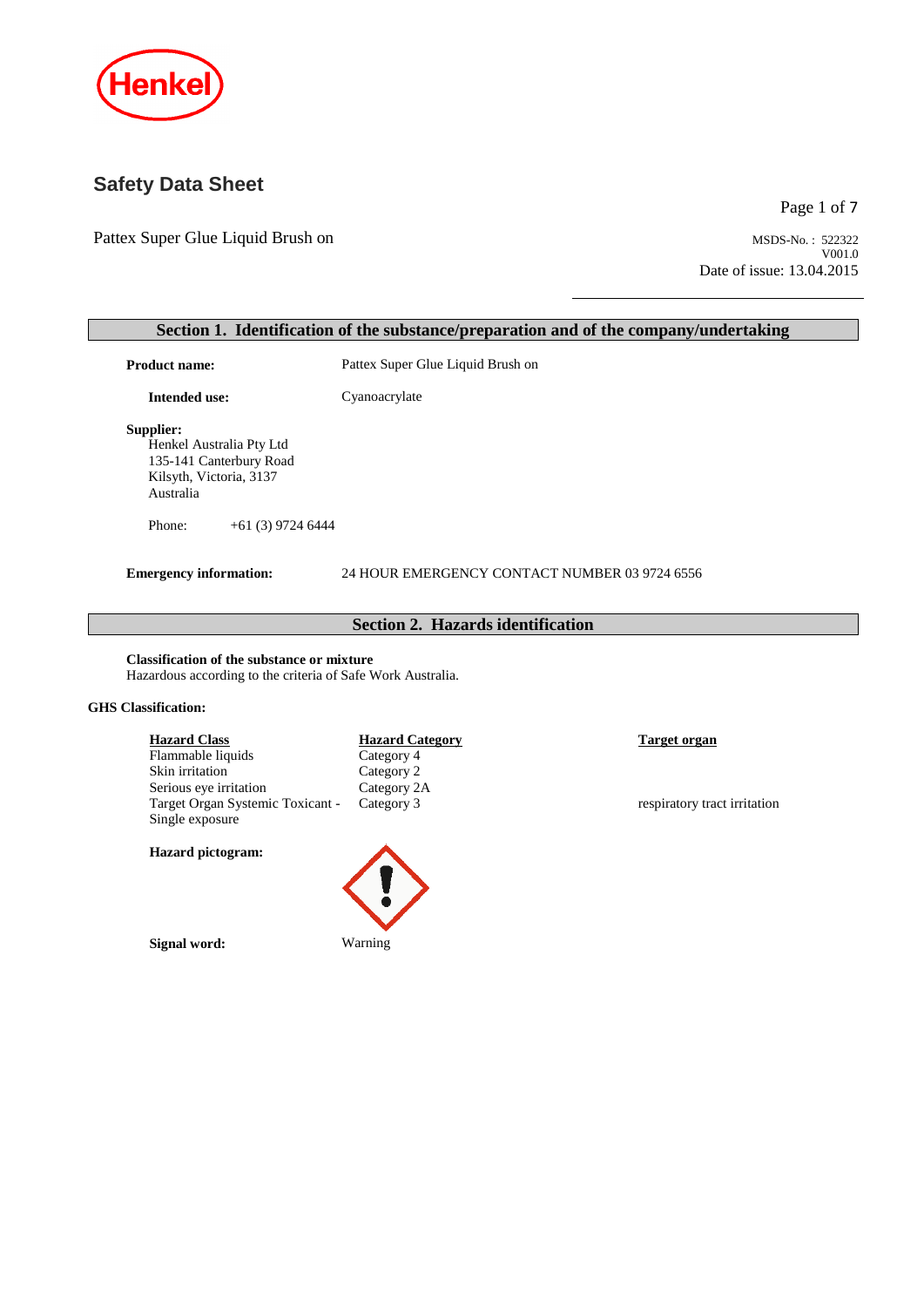| Hazard statement(s):               | H227 Combustible liquid.<br>H315 Causes skin irritation.<br>H319 Causes serious eye irritation.<br>H335 May cause respiratory irritation.                                                                                                                                                                                                                                                                                                                                                                                                                                                                                                                                                        |  |  |
|------------------------------------|--------------------------------------------------------------------------------------------------------------------------------------------------------------------------------------------------------------------------------------------------------------------------------------------------------------------------------------------------------------------------------------------------------------------------------------------------------------------------------------------------------------------------------------------------------------------------------------------------------------------------------------------------------------------------------------------------|--|--|
| <b>Precautionary Statement(s):</b> |                                                                                                                                                                                                                                                                                                                                                                                                                                                                                                                                                                                                                                                                                                  |  |  |
| <b>Prevention:</b>                 | P210 Keep away from heat, hot surfaces, sparks, open flames and other ignition sources.<br>No smoking.<br>P261 Avoid breathing dust/fume/gas/mist/vapours/spray.<br>P264 Wash hands thoroughly after handling.<br>P271 Use only outdoors or in a well-ventilated area.<br>P280 Wear protective gloves/eye protection.                                                                                                                                                                                                                                                                                                                                                                            |  |  |
| <b>Response:</b>                   | P302+P352 IF ON SKIN: Wash with plenty of soap and water.<br>P304+P340+P312 IF INHALED: Remove victim to fresh air and keep at rest in a position<br>comfortable for breathing. Call a POISON CENTER or physician if you feel unwell.<br>P305+P351+P338 IF IN EYES: Rinse cautiously with water for several minutes. Remove<br>contact lenses, if present and easy to remove. Continue rinsing.<br>P332+P313 If skin irritation occurs: Get medical advice/attention.<br>P337+P313 If eye irritation persists: Get medical advice/attention.<br>P362 Take off contaminated clothing.<br>P370+P378 In case of fire: Use water spray (fog), foam, dry chemical or carbon dioxide to<br>extinguish. |  |  |
| Storage:                           | P403+P233 Store in a well-ventilated place. Keep container tightly closed.<br>P405 Store locked up.                                                                                                                                                                                                                                                                                                                                                                                                                                                                                                                                                                                              |  |  |
| Disposal:                          | P501 Dispose of contents/container to an appropriate treatment and disposal facility in<br>accordance with applicable laws and regulations, and product characteristics at time of<br>disposal.                                                                                                                                                                                                                                                                                                                                                                                                                                                                                                  |  |  |

Classification of material Xi - Irritant

#### **Risk phrases:**

R36/37/38 Irritating to eyes, respiratory system and skin.

#### **Safety phrases:**

S23 Do not breathe vapour. S24/25 Avoid contact with skin and eyes. S26 In case of contact with eyes, rinse immediately with plenty of water and seek medical advice. S36/37/39 Wear suitable protective clothing, gloves and eye/face protection. S46 If swallowed, seek medical advice immediately and show this container or label.

### **Dangerous Goods information:**

Not classified as Dangerous Goods according to the criteria of the Australian Code for the Transport of Dangerous Goods by Road and Rail (ADG Code).

### **Section 3. Composition / information on ingredients**

#### **Identity of ingredients:**

| <b>Chemical ingredients</b> | AS-No.    | Proportion             |
|-----------------------------|-----------|------------------------|
| Ethyl 2-cyanoacrylate       | 7085-85-0 | 100 %<br>$60 - \leq 1$ |
| non hazardous ingredients~  |           | 10 %                   |
|                             |           |                        |

**Section 4. First aid measures**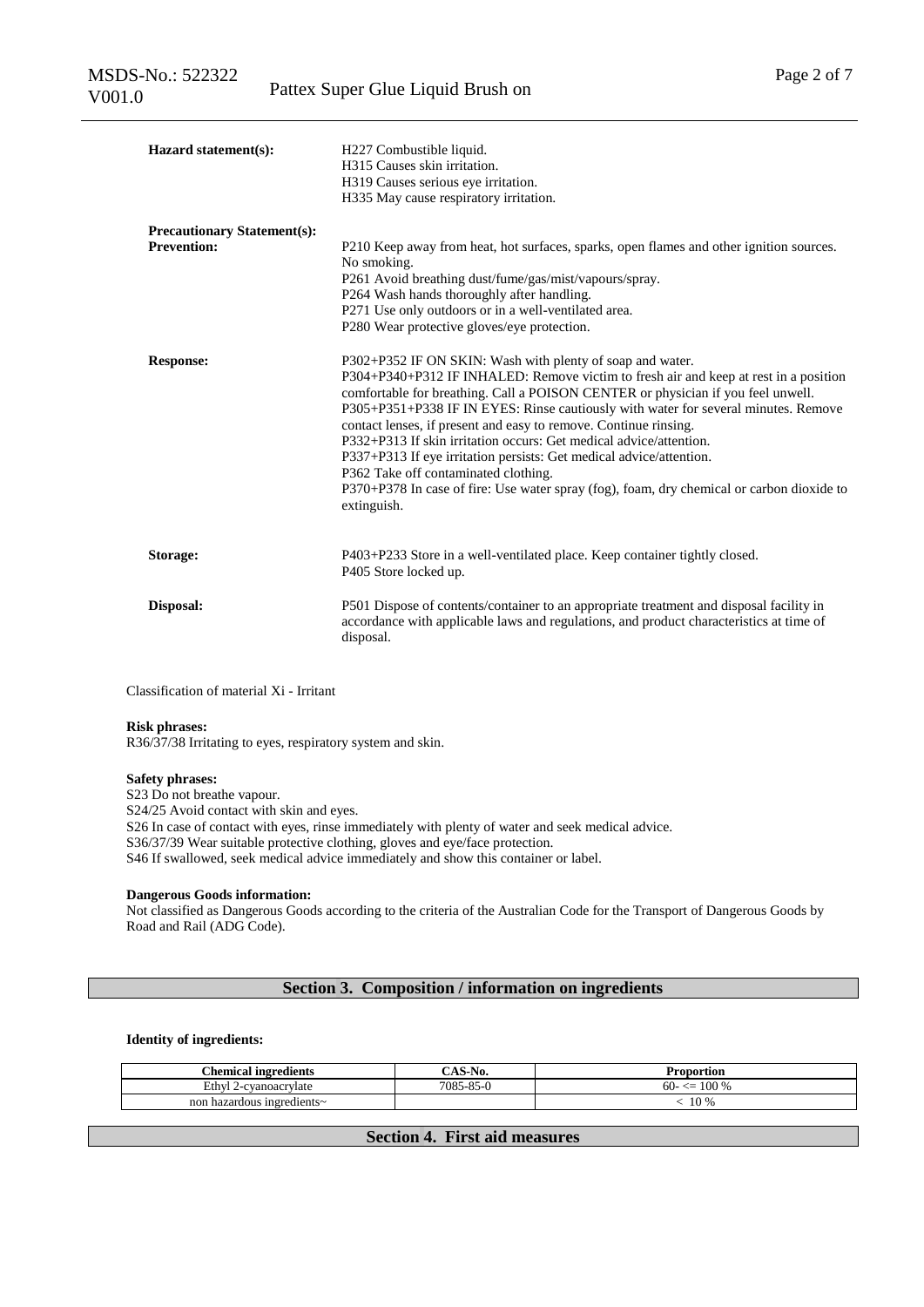| <b>Ingestion:</b>                           | Ensure that breathing passages are not obstructed. The product will polymerise<br>immediately in the mouth making it almost impossible to swallow. Saliva will slowly<br>separate the solidified product from the mouth (several hours).                                                                                                                                                                                                                                                                                                                                                                              |  |  |
|---------------------------------------------|-----------------------------------------------------------------------------------------------------------------------------------------------------------------------------------------------------------------------------------------------------------------------------------------------------------------------------------------------------------------------------------------------------------------------------------------------------------------------------------------------------------------------------------------------------------------------------------------------------------------------|--|--|
| Skin:                                       | Do not pull bonded skin apart. It may be gently peeled apart using a blunt object such as a<br>spoon, preferably after soaking in warm soapy water.<br>Cyanoacrylates give off heat on solidification. In rare cases a large drop will generate<br>enough heat to cause a burn.<br>Burns should be treated normally after the adhesive has been removed from the skin.<br>If lips are accidentally stuck together apply warm water to the lips and encourage<br>maximum wetting and pressure from saliva inside the mouth.<br>Peel or roll lips apart. Do not try to pull the lips apart with direct opposing action. |  |  |
| <b>Eyes:</b>                                | If the eye is bonded closed, release eyelashes with warm water by covering with wet pad.<br>Cyanoacrylate will bond to eye protein and will cause periods of weeping which will help<br>to debond the adhesive.<br>Keep eye covered until debonding is complete, usually within 1-3 days.<br>Do not force eye open. Medical advice should be sought in case solid particles of<br>cyanoacrylate trapped behind the eyelid cause any abrasive damage.                                                                                                                                                                  |  |  |
| <b>Inhalation:</b>                          | Move to fresh air, consult doctor if complaint persists.                                                                                                                                                                                                                                                                                                                                                                                                                                                                                                                                                              |  |  |
| <b>First Aid facilities:</b>                | Eye wash and safety shower<br>Normal washroom facilities                                                                                                                                                                                                                                                                                                                                                                                                                                                                                                                                                              |  |  |
| Medical attention and special<br>treatment: | Treat symptomatically.                                                                                                                                                                                                                                                                                                                                                                                                                                                                                                                                                                                                |  |  |
|                                             | Surgery is not necessary to separate accidentally bonded tissues. Experience has shown<br>that bonded tissues are best treated by passive, non-surgical first aid. If rapid curing has<br>caused thermal burns they should be treated symptomatically after adhesive is removed.                                                                                                                                                                                                                                                                                                                                      |  |  |

| Section 5. Fire fighting measures                  |                                                                                                                                        |  |  |  |  |
|----------------------------------------------------|----------------------------------------------------------------------------------------------------------------------------------------|--|--|--|--|
| Suitable extinguishing media:                      | Foam, extinguishing powder, carbon dioxide.<br>Fine water spray                                                                        |  |  |  |  |
| <b>Improper extinguishing media:</b>               | High pressure waterjet                                                                                                                 |  |  |  |  |
| <b>Combustion behaviour:</b>                       | Combustible Liquid<br>Keep away from heat, spark, and open flames.                                                                     |  |  |  |  |
| Decomposition products in case of<br>fire::        | Thermal decomposition can lead to release of irritating gases and vapors.<br>carbon monoxide<br>Carbon dioxide.<br>Oxides of nitrogen. |  |  |  |  |
| Special protective equipment for<br>fire-fighters: | Wear full protective clothing.<br>Fire fighters should wear positive pressure self-contained breathing apparatus (SCBA).               |  |  |  |  |

## **Section 6. Accidental release measures**

| <b>Personal precautions:</b>      | Ensure adequate ventilation.<br>Avoid skin and eye contact.<br>Wear protective equipment.                                                                                                                                                  |  |  |
|-----------------------------------|--------------------------------------------------------------------------------------------------------------------------------------------------------------------------------------------------------------------------------------------|--|--|
| <b>Environmental precautions:</b> | Do not let product enter drains.                                                                                                                                                                                                           |  |  |
| <b>Clean-up methods:</b>          | Do not use cloths for mopping up. Flood with water to complete polymerization and<br>scrape off the floor. Cured material can be disposed of as non-hazardous waste.<br>Dispose of contaminated material as waste according to Section 13. |  |  |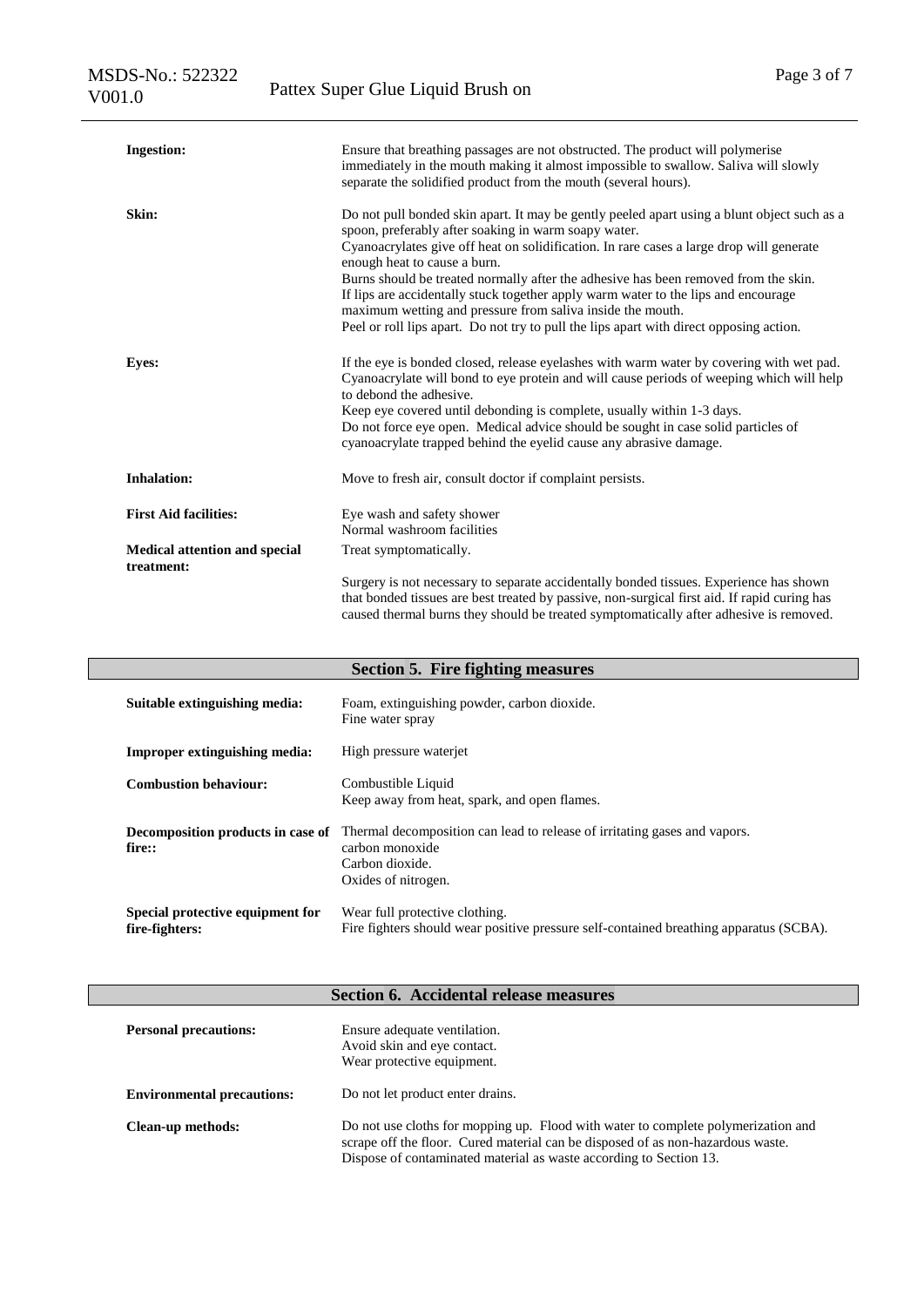| Section 7. Handling and storage       |                                                                                                                                                                                                                                                                                                                 |  |  |  |
|---------------------------------------|-----------------------------------------------------------------------------------------------------------------------------------------------------------------------------------------------------------------------------------------------------------------------------------------------------------------|--|--|--|
| <b>Precautions for safe handling:</b> | Prevent contact with eyes, skin and clothing. Do not breather vapor and mist. Wash<br>thoroughly after handling.<br>Avoid contact with fabric or paper goods. Contact with these materials may cause rapid<br>polymerization which can generate smoke and strong irritating vapors, and cause thermal<br>burns. |  |  |  |
| <b>Conditions for safe storage:</b>   | Store in a cool place in closed original container.<br>For optimum shelf life store in original containers under refrigerated conditions at $2 - 8^{\circ}C$<br>$(35.6 - 46.4 \text{ }^{\circ}\text{F})$                                                                                                        |  |  |  |

### **Section 8. Exposure controls / personal protection**

### **National exposure standards:**

| None                           |                                                                                                                                                                                                                                                                                                                       |  |  |  |
|--------------------------------|-----------------------------------------------------------------------------------------------------------------------------------------------------------------------------------------------------------------------------------------------------------------------------------------------------------------------|--|--|--|
| <b>Engineering controls:</b>   | Ensure good ventilation/extraction.                                                                                                                                                                                                                                                                                   |  |  |  |
| Eye protection:                | Wear protective glasses.                                                                                                                                                                                                                                                                                              |  |  |  |
| <b>Skin protection:</b>        | Protective clothing that covers arms and legs.<br>The use of chemical resistant gloves such as Nitrile is recommended.                                                                                                                                                                                                |  |  |  |
|                                | Polyethylene or polypropylene gloves are recommended when using large volumes.                                                                                                                                                                                                                                        |  |  |  |
|                                | Do not use PVC, rubber or nylon gloves.                                                                                                                                                                                                                                                                               |  |  |  |
|                                | Please note that in practice the working life of chemical resistant gloves may be<br>considerably reduced as a result of many influencing factors (e.g. temperature). Suitable<br>risk assessment should be carried out by the end user. If signs of wear and tear are noticed<br>then the gloves should be replaced. |  |  |  |
| <b>Respiratory protection:</b> | If inhalation risk exists, wear a respirator or air supplied mask complying with the<br>requirements of AS/NZS 1715 and AS/NZS 1716.                                                                                                                                                                                  |  |  |  |

## **Section 9. Physical and chemical properties**

| Appearance:                         | Straw, colourless<br>liquid, transparent |
|-------------------------------------|------------------------------------------|
| <b>Boiling point:</b>               | $> 100 °C$ ( $> 212 °F$ )                |
| <b>Flash point:</b>                 | 80.0 - 93 °C (176 - 199.4 °F)            |
| (Tagliabue closed cup)              |                                          |
| Vapor pressure:<br>(.25 °C (77 °F)) | $< 0.5$ mbar                             |
| Vapor density:                      | Approximate 3                            |
| Density:                            | $1.05$ g/cm3                             |
| <b>Auto ignition:</b>               | 485 °C                                   |
| <b>Decomposition temperature:</b>   |                                          |

## **Section 10. Stability and reactivity**

| <b>Stability:</b>    | Stable under recommended storage conditions.         |
|----------------------|------------------------------------------------------|
| Conditions to avoid: | Keep away from sources of ignition and naked flames. |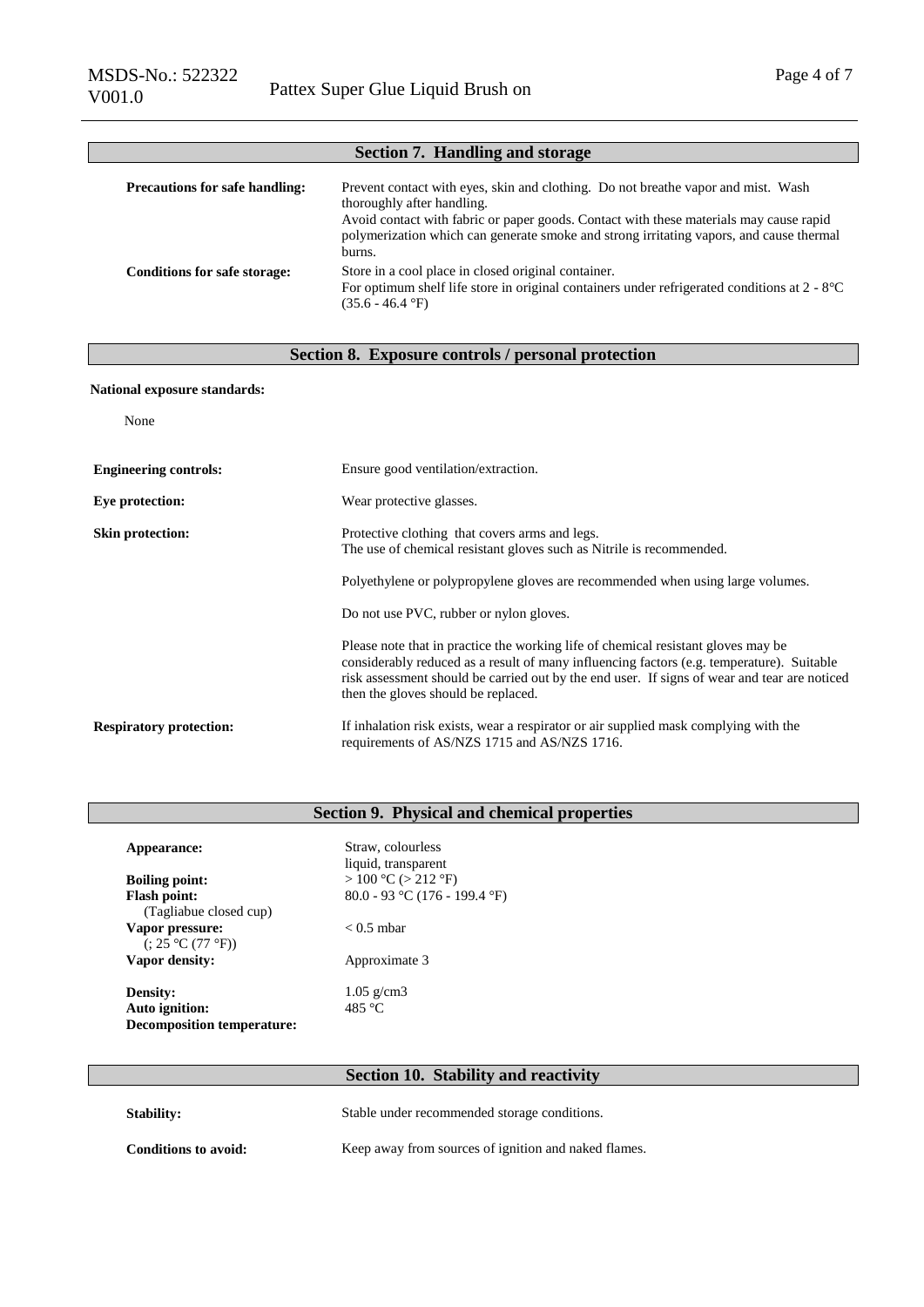| Incompatible materials:                     | Rapid exothermic polymerization will occur in the presence of water, amines, alkalis and<br>alcohols. |  |  |
|---------------------------------------------|-------------------------------------------------------------------------------------------------------|--|--|
| <b>Hazardous decomposition</b><br>products: | Thermal decomposition can lead to release of irritating gases and vapors.                             |  |  |
|                                             | carbon monoxide                                                                                       |  |  |
|                                             | Carbon dioxide.                                                                                       |  |  |
|                                             | Oxides of nitrogen.                                                                                   |  |  |

## **Section 11. Toxicological information**

| <b>Health Effects:</b> |                                                                                                                                                                                       |
|------------------------|---------------------------------------------------------------------------------------------------------------------------------------------------------------------------------------|
| <b>Ingestion:</b>      | Not expected to be harmful by ingestion. Rapidly polymerizes (solidifies) and bonds in mouth. It                                                                                      |
|                        | is almost impossible to swallow.                                                                                                                                                      |
| Skin:                  | This product is irritating to the skin.                                                                                                                                               |
|                        | Bonds skin in seconds.                                                                                                                                                                |
|                        | Cyanoacrylates generate heat on solidification. In rare circumstances a large drop will burn the<br>skin. Cured adhesive does not present a health hazard even if bonded to the skin. |
| <b>Eves:</b>           | Irritating to eyes. Causes excessive tearing. Eyelids may bond.                                                                                                                       |
| <b>Inhalation:</b>     | Exposure to vapors above the established exposure limit results in respiratory irritation, which<br>may lead to difficulty in breathing and tightness in the chest.                   |

### **Acute toxicity:**

| <b>Hazardous components</b><br>CAS-No. | Value<br>type | Value                   | Route of<br>application | <b>Exposure</b><br>time | <b>Species</b> | Method                     |
|----------------------------------------|---------------|-------------------------|-------------------------|-------------------------|----------------|----------------------------|
| Ethyl 2-cyanoacrylate                  | LD50          | $> 5,000 \text{ mg/kg}$ | oral                    |                         | rat            | OECD Guideline 401 (Acute) |
| 7085-85-0                              | LD50          | $> 2,000 \text{ mg/kg}$ |                         |                         | rabbit         | Oral Toxicity)             |
|                                        |               |                         | dermal                  |                         |                | OECD Guideline 402 (Acute  |
|                                        |               |                         |                         |                         |                | Dermal Toxicity)           |

### **Skin corrosion/irritation:**

| <b>Hazardous components</b> | Result              | Exposure | <b>Species</b> | Method                         |
|-----------------------------|---------------------|----------|----------------|--------------------------------|
| CAS-No.                     |                     | time     |                |                                |
| Ethyl 2-cyanoacrylate       | slightly irritating | 24h      | rabbit         | OECD Guideline 404 (Acute      |
| 7085-85-0                   |                     |          |                | Dermal Irritation / Corrosion) |

### **Serious eye damage/irritation:**

| <b>Hazardous components</b><br>CAS-No. | Result     | <b>Exposure</b><br>time | <b>Species</b> | Method                                                   |
|----------------------------------------|------------|-------------------------|----------------|----------------------------------------------------------|
| Ethyl 2-cyanoacrylate<br>7085-85-0     | irritating | 72 h                    | rabbit         | OECD Guideline 405 (Acute<br>Eve Irritation / Corrosion) |

### **Respiratory or skin sensitization:**

| <b>Hazardous components</b><br>CAS-No. | Result          | <b>Test type</b> | <b>Species</b> | Method |
|----------------------------------------|-----------------|------------------|----------------|--------|
| Ethyl 2-cyanoacrylate<br>7085-85-0     | not sensitising |                  | guinea pig     |        |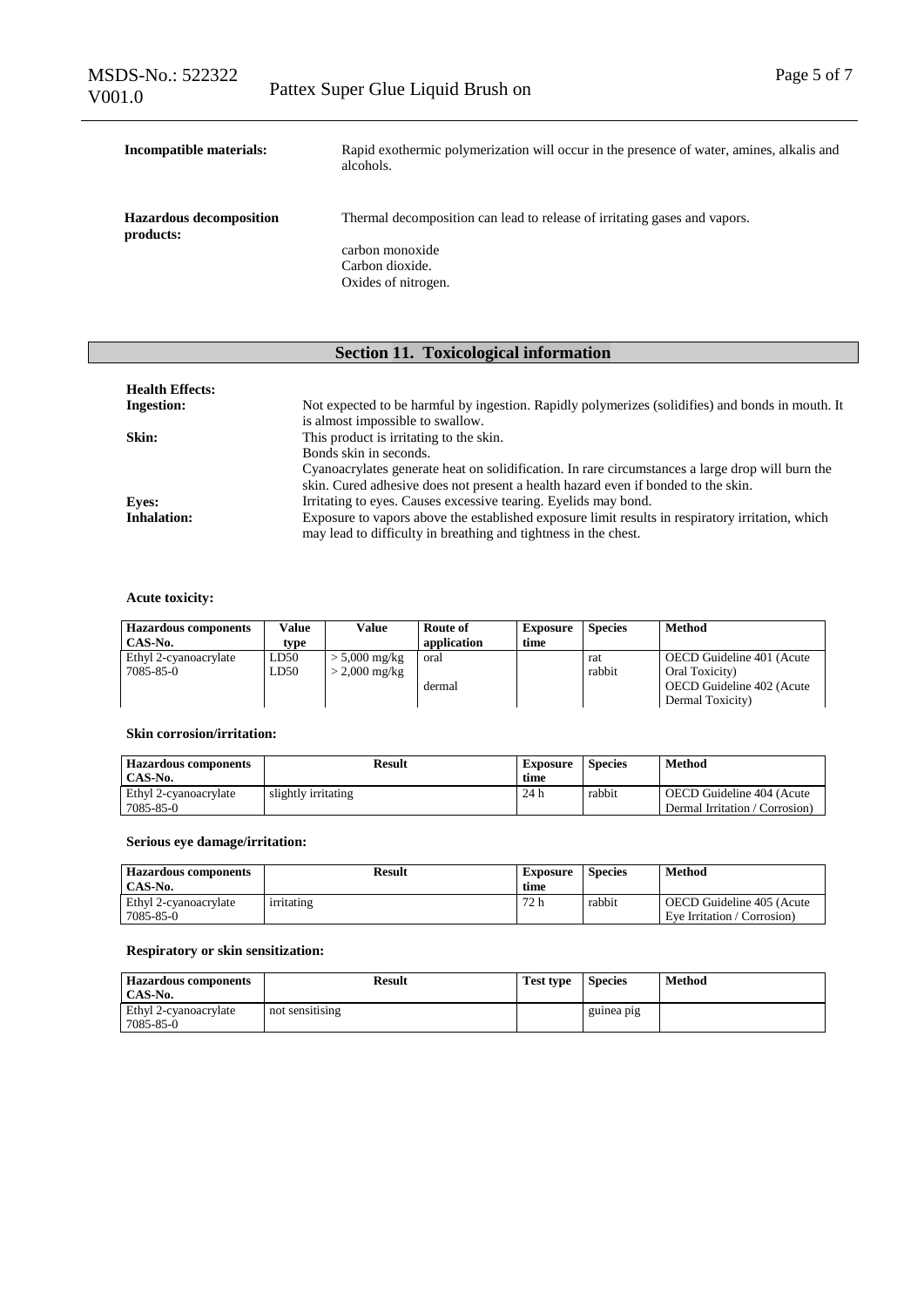### **Germ cell mutagenicity:**

| <b>Hazardous components</b><br>CAS-No. | <b>Result</b>                    | Type of study /<br>Route of<br>administration                                                                                                                 | <b>Metabolic</b><br>activation /<br><b>Exposure time</b> | <b>Species</b> | <b>Method</b>                                                                                                                                                                                                                                       |
|----------------------------------------|----------------------------------|---------------------------------------------------------------------------------------------------------------------------------------------------------------|----------------------------------------------------------|----------------|-----------------------------------------------------------------------------------------------------------------------------------------------------------------------------------------------------------------------------------------------------|
| Ethyl 2-cyanoacrylate<br>7085-85-0     | negative<br>negative<br>negative | bacterial<br>reverse<br>mutation assay (e.g.<br>Ames test)<br>cell<br>mammalian<br>gene mutation assay<br>in vitro mammalian<br>chromosome<br>aberration test | with and without<br>with and without                     |                | 471<br>Guideline<br><b>OECD</b><br>(Bacterial Reverse Mutation<br>Assay)<br>OECD Guideline 476 (In vitro<br>Mammalian<br>Cell<br>Gene<br><b>Mutation Test</b> )<br>OECD Guideline 473 (In vitro<br>Mammalian Chromosome<br><b>Aberration Test</b> ) |

### **Section 12. Ecological information**

General ecological information: Do not empty into drains / surface water / ground water.

### **Persistence and degradability:**

| <b>Hazardous components</b> | <b>Result</b> | Route of    | <b>Degradability</b> | Method                          |
|-----------------------------|---------------|-------------|----------------------|---------------------------------|
| CAS-No.                     |               | application |                      |                                 |
| Ethyl 2-cyanoacrylate       |               | aerobic     | 57 %                 | OECD Guideline 301 D (Ready     |
| 7085-85-0                   |               |             |                      | Biodegradability: Closed Bottle |
|                             |               |             |                      | Test)                           |

#### **Bioaccumulative potential / Mobility in soil:**

| <b>Hazardous components</b> | LogKow | Bioconcentration | Exposure | Species | l'emperature | Method                   |
|-----------------------------|--------|------------------|----------|---------|--------------|--------------------------|
| CAS-No.                     |        | factor (BCF)     | tıme     |         |              |                          |
| Ethyl 2-cyanoacrylate       | .776   |                  |          |         | ാറ∘ല<br>44 U | EU Method A.8 (Partition |
| 7085-85-0                   |        |                  |          |         |              | Coefficient)             |

|                                        | <b>Section 13. Disposal considerations</b>                                                                                                                                                                                                                                                                                  |
|----------------------------------------|-----------------------------------------------------------------------------------------------------------------------------------------------------------------------------------------------------------------------------------------------------------------------------------------------------------------------------|
| Waste disposal of product:             | Cured adhesive: Dispose of as water insoluble non-toxic solid chemical in authorised<br>landfill or incinerate under controlled conditions.<br>Dispose of in accordance with local and national regulations.<br>Contribution of this product to waste is very insignificant in comparison to article in<br>which it is used |
| <b>Disposal for uncleaned package:</b> | After use, tubes, cartons and bottles containing residual product should be disposed of as<br>chemically contaminated waste in an authorised legal land fill site or incinerated.<br>Disposal must be made according to official regulations.                                                                               |

## **Section 14. Transport information**

| <b>Road and Rail Transport:</b> |                                                                                                                                                            |
|---------------------------------|------------------------------------------------------------------------------------------------------------------------------------------------------------|
| Dangerous Goods information:    | Not classified as Dangerous Goods according to the criteria of the<br>Australian Code for the Transport of Dangerous Goods by Road and<br>Rail (ADG Code). |

# **Marine transport IMDG:**

Not dangerous goods